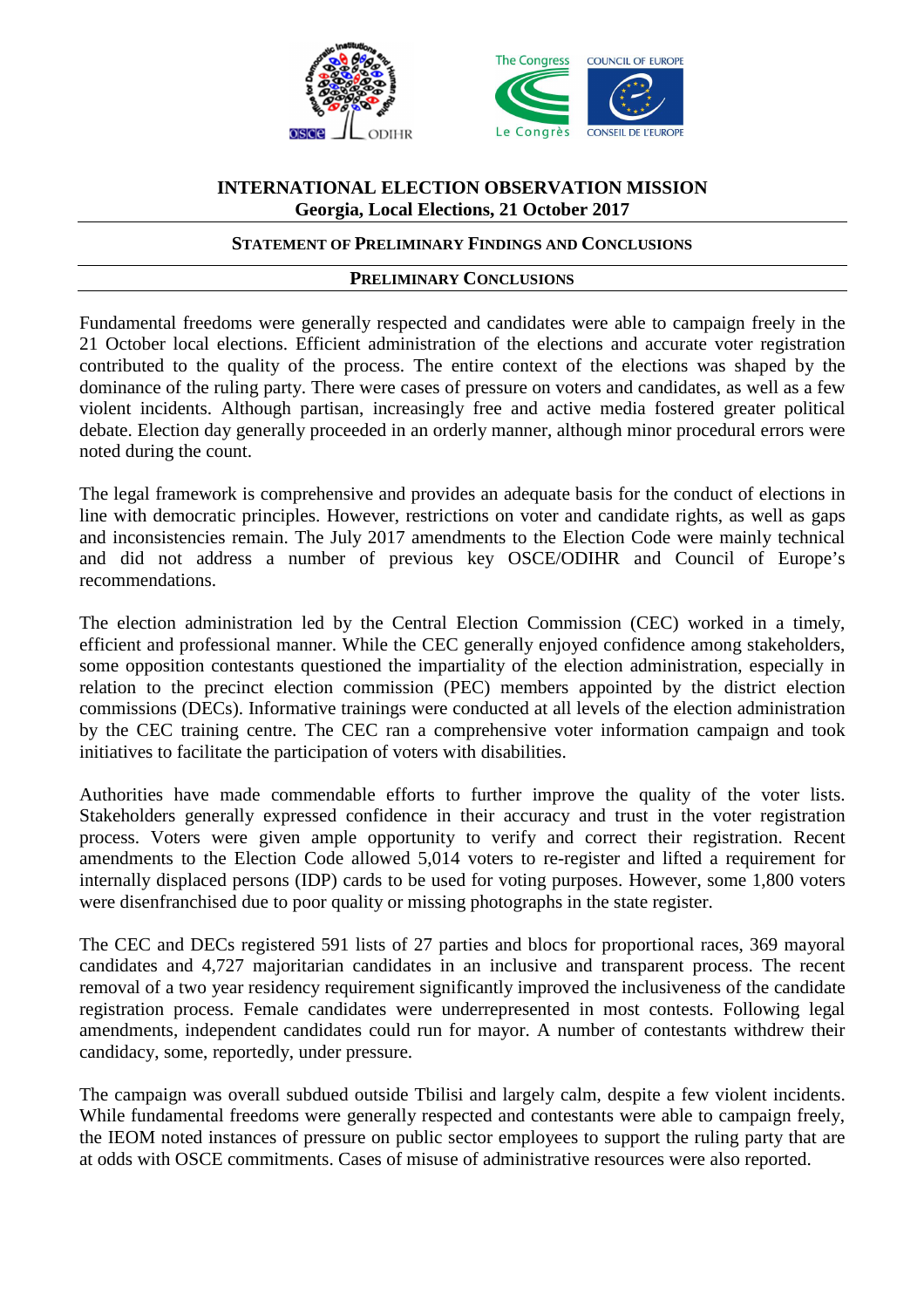Significant differences in the amounts of donations to different contestants' campaign funds distorted the level playing field. The State Audit Office, mandated to oversee campaign finance, worked in a professional manner. However, the absence of deadlines to examine financial reports and publish conclusions before election day limited the transparency of campaign finance. Most of OSCE/ODIHR and Council of Europe's Group of States against Corruption (GRECO) recommendations remain unaddressed.

There are notable improvements in the freedom of media, however broadcast media are polarized and are perceived as politically affiliated. The OSCE/ODIHR EOM media monitoring showed that most of the media focused on the major election contestants. Media provided them with numerous options to convey messages, including debates, talk-shows and advertisements, thus enabling voters to make an informed choice. In a notable absence of critical and analytical reporting in the newscast of the national public broadcaster, the approach to the campaign coverage by most popular broadcasters, *Imedi* and *Rustavi 2*, significantly varied, with either favouring a certain political side.

The legal framework for electoral dispute resolution is complex and unnecessarily restrictive. A relatively small number of complaints were filed before election day. The review of complaints at the CEC sessions was done in an open and deliberative manner, in observance of due process guarantees. However, the restrictions on the right to file complaints are contrary to international commitments and good practice. The law does not provide for expedited review of complaints requesting administrative sanctions, compromising the effectiveness of the remedies available.

In an inclusive process the CEC accredited 30 international and 71 citizen observer organizations. Participation of numerous observers and proxies of contestants in all stages of the electoral process contributed to the transparency of the elections. Two citizen observer groups carried out parallel vote tabulation on election day.

More than 1,200 national minority representatives were running as candidates, predominantly in minority areas, of which some 24 per cent women. A few instances of hate speech, threats and tensions have been noted. The election administration provided ballots, voter information and polling staff trainings in minority languages.

The opening and voting were assessed as good or very good in almost all polling stations, despite some attempts to influence voters or keep track of who voted. The counting was evaluated negatively in 11 out of 71 polling stations observed, indicating some procedural irregularities and some PECs having difficulties in completing result protocols. Tabulation was assessed positively in all but 1 out of 61 DECs observed. Throughout the day, the IEOM observers noted that some of those accredited as media representatives or citizen observers were affiliated with parties or candidates and, at times, interfered in the process. Three quarters of the PEC members, as well as 65 per cent of PEC chairpersons, were women.

# **PRELIMINARY FINDINGS**

# **Background**

In the 21 October elections voters could elect members of 64 municipal councils (*sakrebulos)* and 64 mayors, including in Tbilisi and 4 other self-governing cities.

At the last parliamentary elections in 2016, the Georgian Dream (GD) gained a constitutional majority with 115 out of 150 seats. The United National Movement (UNM) won 27 seats, the Alliance of Patriots of Georgia (APG) 6 seats, and the Industry Will Save Georgia and an independent candidate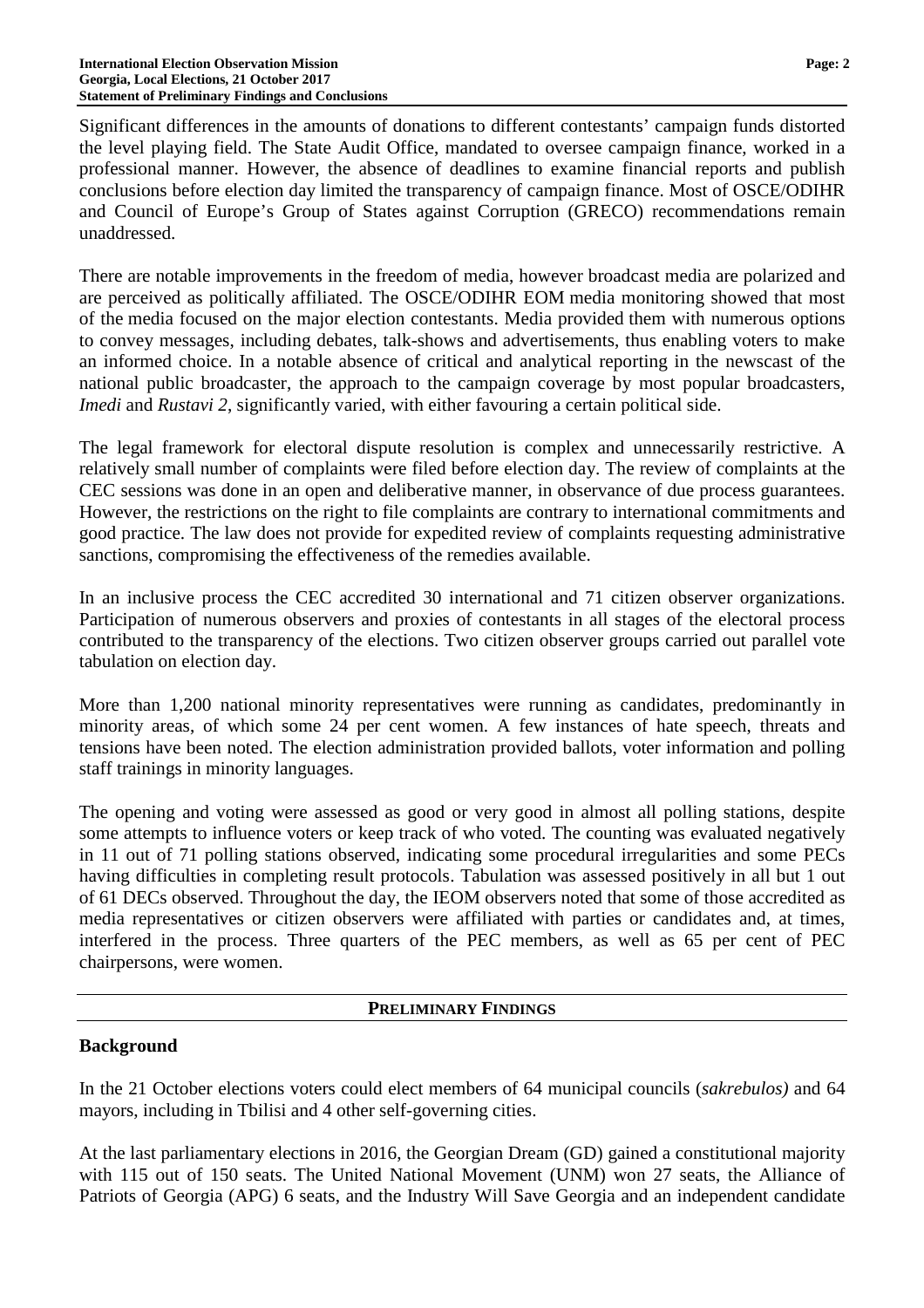each won 1 seat. Since then, 21 members of parliament have left the UNM and established the Movement for Liberty – European Georgia (EG).

The constitutional amendments proposed by the GD in early 2017 fostered controversies among parties and polarized the political debate in the country.<sup>1</sup> Parliamentary parties and civil society organizations failed to reach a broad consensus over the amendments. On 26 September, the amendments were adopted with a constitutional majority of 117 votes; in protest, the parliamentary opposition parties boycotted the vote. On 9 October, the President vetoed the proposed amendments, but on 13 October the Parliament overrode the veto with 117 votes.<sup>2</sup>

# **Electoral System and Legal Framework**

Elections to *sakrebulos* are held under a mixed proportional-majoritarian system. In Tbilisi, 25 members are elected proportionally and 25 under the majoritarian component. In the other selfgoverning cities Kutaisi, Poti, Batumi and Rustavi, 15 members are elected proportionally and 10 under the majoritarian component. In the remaining 59 municipalities, 15 members are elected proportionally and 1 is elected under the majoritarian component from each settlement; in addition, 1 to 5 majoritarian members are elected to represent the municipal centre depending on its size. The above-mentioned formula allows each settlement to have representation on the local council, but results in significant inequality of voting power of voters residing in different constituencies.<sup>3</sup>

In the proportional component, the parties/blocs receiving at least four per cent of the valid votes cast participate in the distribution of seats in the *sakrebulos.* In the majoritarian component, a candidate receiving the most valid votes is elected. The mayors are directly elected. A candidate receiving more than half of the valid votes cast is elected. If no candidate is successful, a second round is held within 25 days between the two candidates with the most votes.

Local elections are primarily regulated by the 1995 Constitution, the 2011 Election Code, the 2014 Local Self-Government Code, as well as by the acts of the Central Election Commission (CEC). The legal framework is comprehensive and is an adequate basis for the conduct of elections in line with democratic principles. However, gaps and inconsistencies remain (see *Candidate Registration* and *Campaign Finance* sections).

Some undue restrictions on electoral rights are of concern. They include a five-year general residency requirement for candidates, blanket denial of voting rights of persons recognized by a court to be beneficiaries of support and placed in an inpatient care establishment on grounds of mental disability, restrictions on who can file election complaints and prohibition of campaigning by foreigners and charitable and religious organizations.<sup>4</sup>

 $\frac{1}{1}$ *Inter alia*, the constitutional amendments envisage shifting competencies from the president to the government and the prime minister. They also provide for abolishing the direct election of the president and for a fully proportional parliamentary election system from 2024. The amendments had no legal effect on the local elections. 2 On 9 October, the Venice Commission published an opinion on the draft revised Constitution.

<sup>3</sup> Only 1 in 5 majoritarian constituencies established for these elections was within 15 per cent of deviation from the average number of registered voters within each municipality. Section 2.2 of the Venice Commission's Code of Good Practice in Electoral Matters provides that seats should be evenly distributed among constituencies, with a permissible deviation of maximum 15 per cent, except in special circumstances such as for protection of a national minority.

<sup>4</sup> Article 29 of the Convention on the Rights of Persons with Disabilities (CRPD) stipulates that state parties to the convention shall "Ensure that persons with disabilities can effectively and fully participate in political and public life on an equal basis with others; […] including the right and opportunity for persons with disabilities to vote and be elected". In its Opinion of 9 October 2017 on the Draft Revised Constitution of Georgia, the Venice Commission expressed regret that the blanket ban is maintained in the draft. The 2011 OSCE/ODIHR and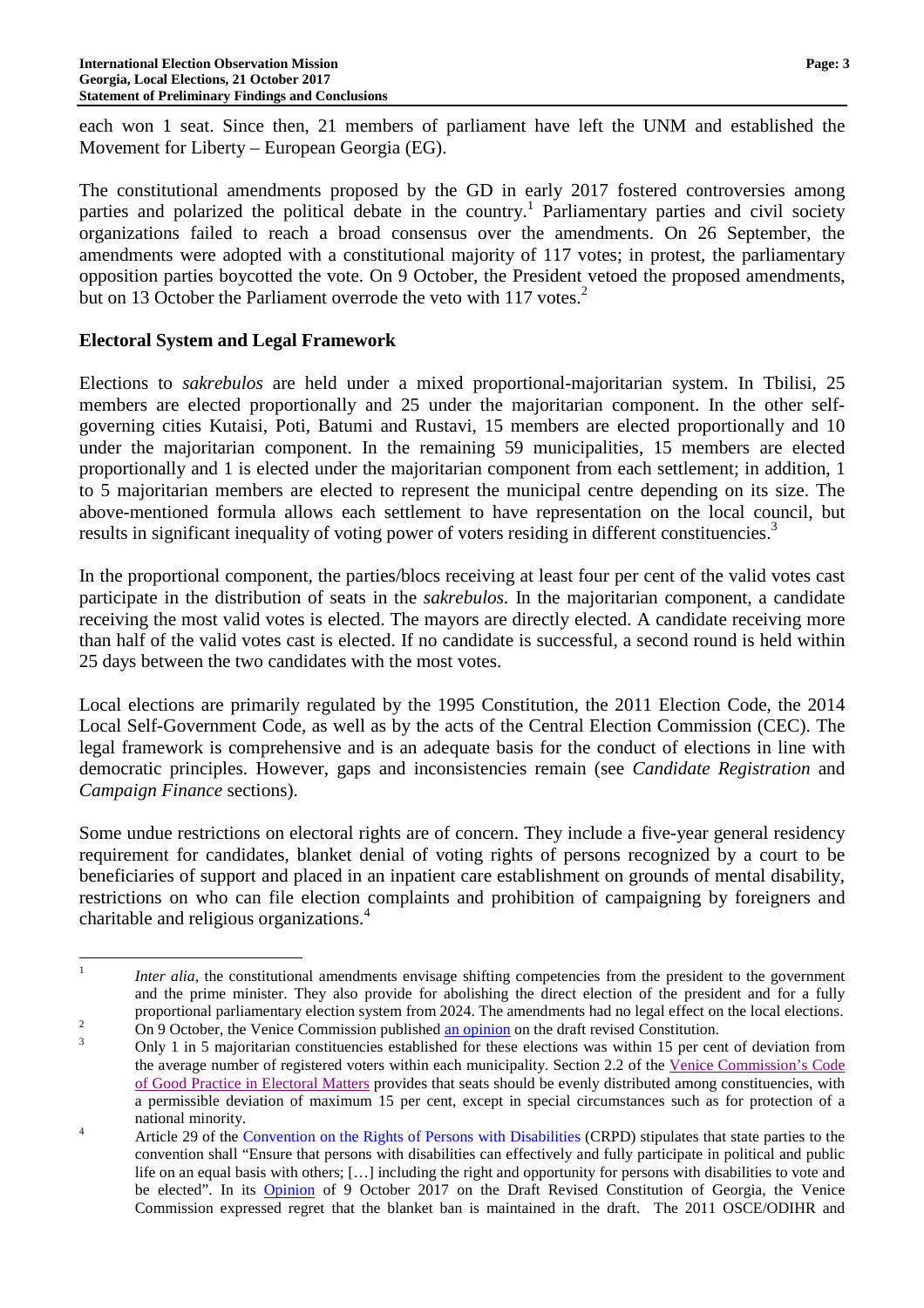The Election Code was last amended in July 2017 to introduce a number of changes mainly of a technical nature. These amendments eased candidacy requirements, set up timelines for unregistered voters to register, and introduced electronic registration of election contestants' proxies.<sup>5</sup> They, however, did not address a number of previous OSCE/ODIHR key recommendations.

In June 2017, changes to the Local Self-Government Code were adopted to eliminate the selfgoverning status of seven cities and merge them with the surrounding settlements.<sup>6</sup> This reform significantly affected the delimitation of electoral constituencies shortly before the elections. Changing fundamental aspects of the electoral legal framework less than a year prior to an election is contrary to international good practice.<sup>7</sup>

#### **Election Administration**

 $\overline{a}$ 

Elections are managed by three levels of administration, comprising the CEC, 73 district election commissions (DECs) and 3,634 precinct election commissions (PECs).<sup>8</sup> Commissions at all levels are composed of 13 members, with 7 of them nominated by parties that qualify for public funding (qualified parties).<sup>9</sup> The CEC chairperson is nominated by the president and elected by the CEC with a two-thirds majority, while the five other non-partisan members are elected by the parliament upon nomination of the president. The DECs, in addition to party appointees, include five permanent and one temporary member selected by the CEC in an open recruitment process. PECs include six members selected by DECs in the same manner. Currently, three CEC members are women, including the chairperson. According to the CEC, women constitute 62 per cent of DEC membership (71 per cent in PECs) and 36 per cent of DEC chairpersons (63 per cent in PECs).

The elections were administered in a timely, efficient and professional manner at all levels. The CEC held regular sessions open to accredited observers and media. Session minutes and decisions were regularly uploaded on its website. While in general the work of the election administration was transparent, the CEC at times held informal preparatory meetings, resulting in a lack of substantive public discussion. The work of the CEC was overall collegial and inclusive. However, the legal requirement for CEC and DEC chairpersons to decide on substantive matters in their individual capacity detracts from the principles of collegiality and transparency that otherwise governed the work of the election administration.<sup>10</sup>

While the CEC generally enjoyed confidence among stakeholders, some opposition contestants questioned the impartiality of the election administration, especially in relation to the DEC-appointed PEC members. The low number of applicants for PEC positions gave DECs a limited choice as, on

Venice Commission Joint Opinion on the Draft Election Code of Georgia stressed, in part, that restrictions on campaigning by religious and charitable organizations, as well as by foreigners violate fundamental rights to freedom of religion, non-discrimination and expression.

<sup>5</sup> Some legal changes will take effect only after these elections. These include new provisions for the composition of election commissions, which will result in increased representation of the ruling party at all levels of the election administration.

<sup>6</sup> The reform affected the status of Zugdidi, Gori, Telavi, Ambrolauri, Mtskheta, Ozurgeti, and Akhaltsikhe; the President vetoed the amendments, but the veto was overridden by the Parliament.

<sup>7</sup> The 2002 Venice Commission Code of Good Practice in Electoral Matters states that the fundamental elements of electoral law, in particular the electoral system, membership of election commissions and the drawing of constituency boundaries, should not be open to amendments less than a year before an election.

<sup>8</sup> In addition, 10 special PECs were created in penitentiary institutions, hospitals and military units.

 $\overline{Q}$  Parties are eligible for public funding if they received three per cent of votes in the last parliamentary or local elections. Currently, 20 parties qualify, of which 16 are contesting these elections.

<sup>&</sup>lt;sup>10</sup> Among others, the CEC chairperson is legally mandated to determine the amount of state funding of political parties, register political parties and blocs as election contestants, issue decrees to dismiss complaints on procedural grounds and propose administrative sanctions in relation to electoral violations to the court.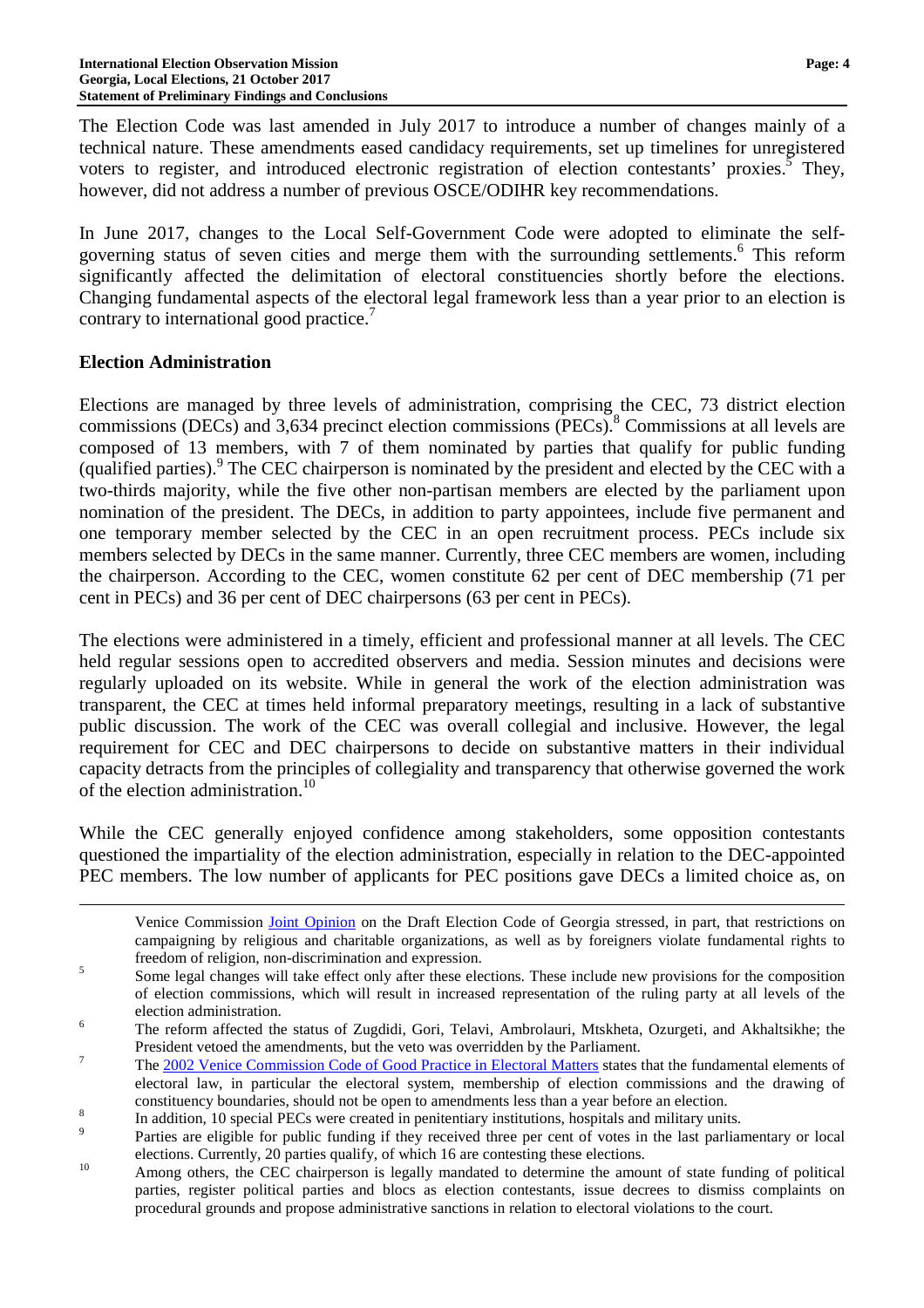average, fewer than eight applications were available to fill the six vacancies on each PEC. According to the CEC, more than 60 per cent of the elected PEC members had previous election experience.<sup>11</sup> Six complaints claiming lack of transparency of the PEC recruitment process were filed, of which three were dismissed by the CEC for deadlines being missed and three were not satisfied by the DEC Krtsanisi.<sup>12</sup>

In 9 out of 10 cases, DEC-appointed members were elected to the leadership positions on the PEC. In PECs, where party appointees were elected to the leadership position, the result favored the GD and/or its allies.<sup>13</sup>

The CEC's training centre conducted trainings for members of DECs and PECs, developed an elearning programme, and produced manuals and video spots on election day procedures. In addition, it trained various electoral stakeholders including state and local officials, representatives of judiciary and media, and engaged civil society organizations in the conduct of the trainings. DEC and PEC trainings observed by the OSCE/ODIHR EOM were informative and interactive, however at times with low attendance.

The CEC provided comprehensive voter information on voter registration through meetings with voters, videos and print materials, including in national minority and sign languages. The CEC took several welcome initiatives to facilitate the participation of persons with disabilities including the creation of 1,151 barrier free polling stations equipped with special voting booths.

# **Voter Registration**

Citizens who are 18 years of age by election day have the right to vote, except those serving a prison term of more than five years. Citizens who are declared beneficiaries of support by a court decision have the right to vote unless they are placed in an inpatient establishment.

Voter registration is passive. The CEC is responsible for compiling voter lists based on the state register of citizens maintained by the Public Service Development Agency (PSDA) and data from other relevant state institutions. Stakeholders expressed a high level of confidence and trust in the accuracy of voter lists.

Voters with a valid identification document (ID) card or biometric passport, and who are registered at a permanent or temporary address, are included in the voter register.<sup>14</sup> Since 2014, each voter's registration must include a digital photograph. However, 1,831 voters were not included in the voter list due to poor quality or absent photographs and therefore disenfranchised, which contravenes international commitments.<sup>15</sup> The removal of deceased voters and those who resided abroad or in the territories outside of government control remains a challenge due to the lack of information.

 $11$ <sup>11</sup> In the absence of elaborated legal criteria for PEC membership recruitment, the CEC recommended that previous election experience and participation in trainings be taken into consideration.

<sup>&</sup>lt;sup>12</sup> Three complaints were filed with the CEC: one by an independent candidate against the DEC Telavi and two by the UNM against the DEC Kobuleti and the DEC Krtsanisi; three complaints were filed with the DEC Krtsanisi: two by the UNM and one by members of the DEC Krtsanisi.

<sup>&</sup>lt;sup>13</sup> For example, in 221 of 224 PECs where party-nominated members were elected as chairpersons, they had been nominated by the GD or Industry Will Save Georgia.

<sup>14</sup> See the <u>Congress Recommendation 369 (2015</u>) on electoral lists and voters residing *de facto* abroad.

Paragraph 24 of the 1990 OSCE Copenhagen Document stipulates that any limitations must be related to the objectives and aims of the law and be strictly proportional to them. Paragraph 10 of the 1996 UN Human Rights Committee's General Comment No. 25 provides that any restriction on voting rights must be reasonable.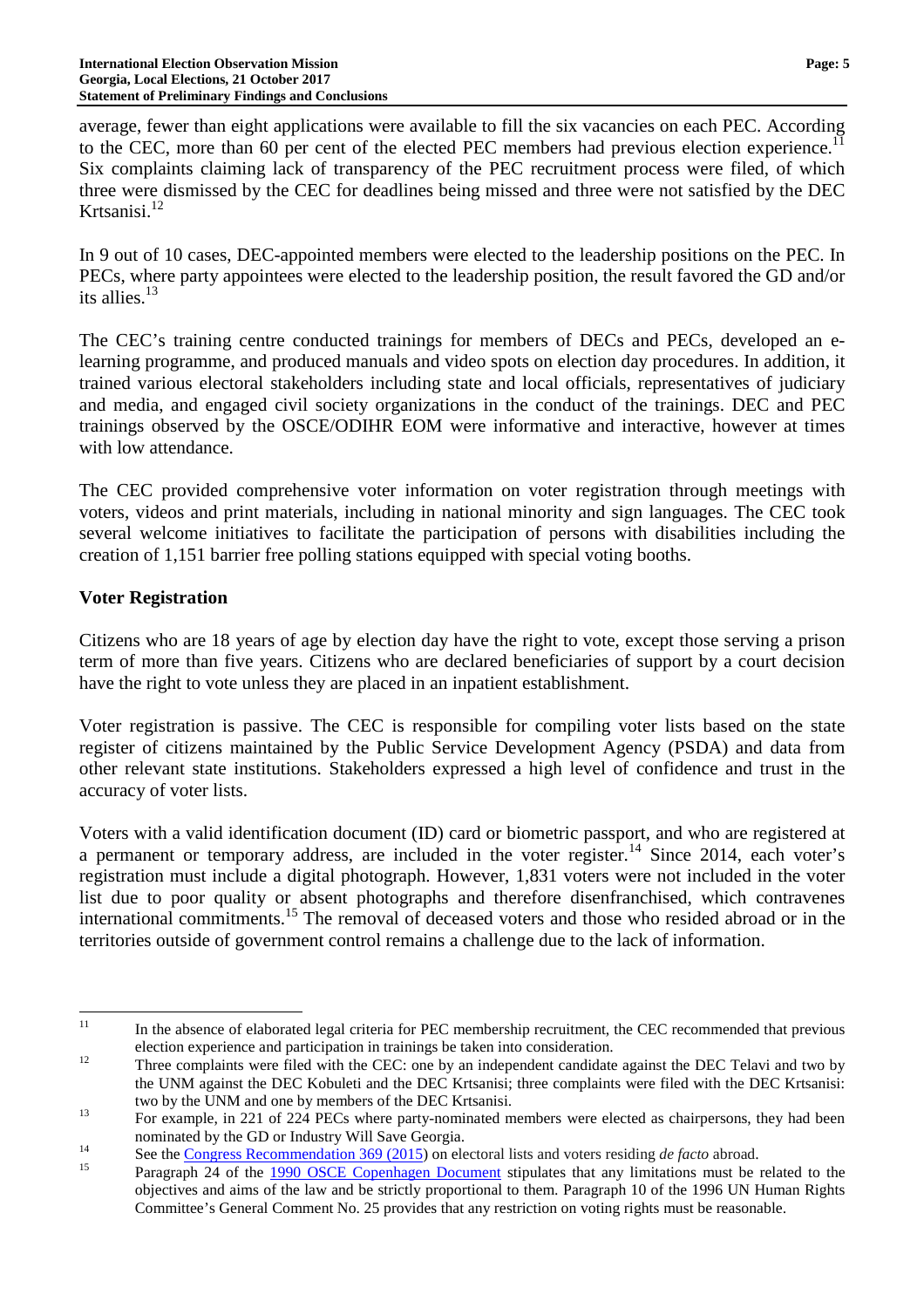The PSDA conducted door-to-door voter verification and used facial recognition software to detect potential duplicates. As a result, 12,274 persons were removed from the register and notified by the PSDA. Following an amendment to the Election Code in July, voters without an address and those whose registration has been declared invalid by the PSDA, were given a possibility to re-register, and 5,014 voters did so. Some 199,300 internally displaced persons (IDPs) were included in the voter list for these elections at their current places of residence. Those with terminated or no official IDP status were notified and given an opportunity to register. The 2017 amendments to the Election Code also lifted a requirement for IDP cards to be used for voting purposes. ID cards were issued free of charge as part of a government programme.

Voters were given ample opportunities to verify and request correction of their registration. The preliminary voter list was made available for public scrutiny at polling stations, at DECs, online and through 9,500 payment terminals around the country from 21 September until 3 October.<sup>16</sup> In total, 1,780 voters requested corrections. CEC provided 11 election contestants and 1 civil society organization with a digital copy of the voter list upon their request, as provided for by law. On 16 October, the CEC announced that 3,440,123 voters were registered to vote.

### **Candidate Registration**

Citizens who are 21 years old with the right to vote may stand as a municipal councilor candidate; to run for mayor, they must be 25 years old. The recent removal of requirement that candidates must reside in Georgia in the two years preceding an election significantly improved the inclusiveness of the candidate registration process. However, a five-year overall residency requirement remains.<sup>17</sup> The law provides that candidates who contest the Tbilisi *Sakrebulo* must speak Georgian; no such provision applies in other municipal contests. The language requirement, however, is not enforced.<sup>18</sup> In general, the OSCE/ODIHR EOM interlocutors expressed their satisfaction with the candidate registration process.

Parties must register with the CEC in order to nominate candidates. Parties that did not participate in the last parliamentary elections were additionally required to collect supporting signatures throughout the country.<sup>19</sup> The CEC verified all submitted signatures in the presence of representatives of the respective contestant. A total of 38 parties applied to the CEC, of which 36 were registered in an inclusive and transparent process while 2 were rejected.<sup>20</sup> Three parties withdrew after registration. Eleven parties subsequently formed five electoral blocs and 22 parties ran independently.

Following a 2016 Constitutional Court decision, independent candidates are entitled to run for mayor, in addition to contesting a majoritarian seat, if they collected support signatures amounting to one per cent of registered voters in the respective constituency. However, while parties had 60 days to collect

<sup>16</sup> <sup>16</sup> According to the CEC, some 400,000 citizens checked their data.

Article 1.1.c.iv of the Venice Commission's Code of Good Practice in Electoral Matters states that "the requisite period of residence should not exceed six months; a longer period may be required only to protect national minorities."

<sup>&</sup>lt;sup>18</sup> The CEC informed that candidates for the Tbilisi *Sakrebulo* were only required to indicate that they speak Georgian in their application form.

<sup>&</sup>lt;sup>19</sup> Parties qualified for public funding needed to collect 1,000 signatures, non-qualified parties needed 25,000 signatures.

<sup>&</sup>lt;sup>20</sup> The Economic Development and the Poverty Reduction Party did not submit its application for registration by an authorized representative, while the Political Union "Girchi" did not submit sufficient number of supporting signatures.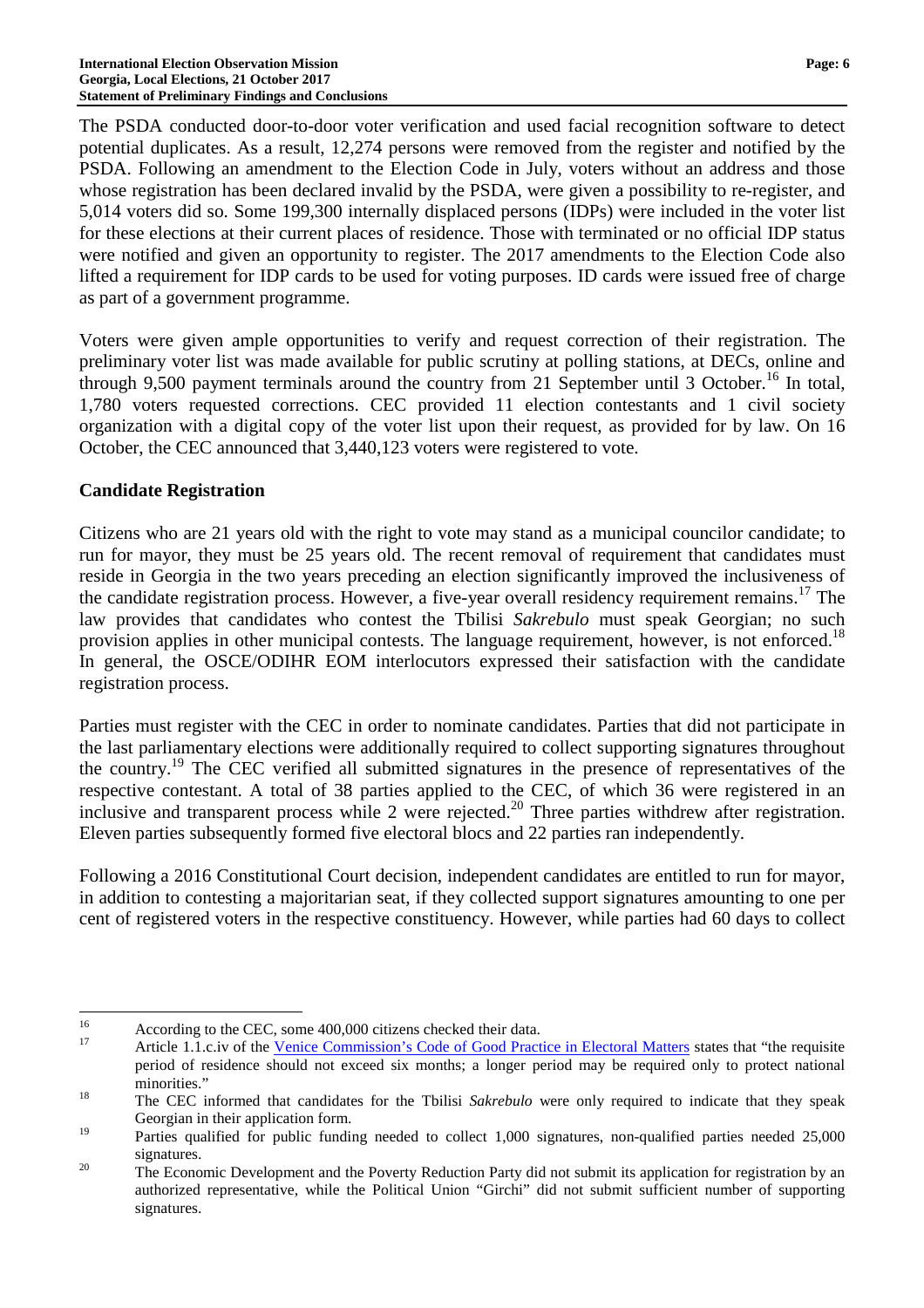signatures, independent candidates had less than 10 days to do so.<sup>21</sup> Of the thirteen candidates that contested the Tbilisi mayoral elections one was independent and two were women. Altogether, the CEC and DECs registered 591 proportional lists of parties and blocs (37 per cent women), 369 mayoral candidates (13 per cent women) and  $4,727$  majoritarian candidates (16 per cent women).<sup>22</sup> Information on whether and how many parties fulfilled voluntary gender quota was unavailable until the election day.

Candidates could withdraw from the contest by a 9 October deadline and a total of 196 (4 per cent) of majoritarian candidates did so. In some majoritarian contests, competition was limited or a single candidate ran unopposed.<sup>23</sup> A number of independent candidates withdrew in favor of being included on a party list. Some candidates reportedly withdrew their candidacy under pressure. In a few instances, the OSCE/ODIHR was able to confirm such reports. $^{24}$ 

### **Campaign Environment**

The official campaign period began on 22 August. However, the main contestants started announcing nominations of candidates for Tbilisi mayor and reportedly engaged in campaigning prior to this date. The campaign was overall subdued outside Tbilisi, but intensified closer to election day. In general, the campaign was more visible in urban areas. Freedom of expression, association and assembly were overall respected. The election atmosphere was generally calm, except for a few violent incidents.<sup>25</sup>

There was a concern that electoral choices of public sector employees, a segment of society vulnerable to pressure, can have consequences on their livelihood and future employment. There were widespread allegations of use of school and kindergarten teachers to mobilize support for the ruling party and to attend its campaign events, sometimes under pressure.<sup>26</sup> This raised concern about public sector employees' ability to vote free of fear of retribution, which is at odds with the OSCE commitments.<sup>27</sup> On 7 October, the Minister of Justice, in her capacity of the chairperson of the Interagency Commission for Free and Fair Elections (IACFFE), acknowledged the fact of violations.

Allegations of misuse of administrative resources by the ruling party were raised by several interlocutors.<sup>28</sup> On 29 September, the state-funded Georgian Football Federation conducted a charity

 $21$ <sup>21</sup> By CEC decision, the deadline for voter initiative groups to nominate independent candidates was set 50 days prior to election day i.e. 1 September, although election commissions only began accepting applications from initiative groups after the calling of the elections on 22 August.

 $22$  In total, there are 1,090 majoritarian constituencies across the 64 municipalities, where elections are held.

<sup>&</sup>lt;sup>23</sup> 17 majoritarian candidates ran unopposed, all nominated by the GD.

<sup>&</sup>lt;sup>24</sup> For example, in Akhalkalaki, Ambrolauri, Dmanisi, Gori, Tetritskaro and Tsageri.

<sup>25</sup> On 23 September in Sadakhlo, an EG candidate was physically assaulted by a GD candidate and by a local selfgovernment employee. Protests organized by UNM on 2 and 10 October in front of the Tbilisi city hall and Tbilisi Sakrebulo, respectively, turned violent after UNM councilors and MP were denied access to enter the city hall and *sakrebulo* buildings. Several people were detained including one candidate. On 19 October, Marneuli municipality office of GD in Kizijajlo village was attacked by an armed person, wounding four people, including a majoritarian candidate.

<sup>&</sup>lt;sup>26</sup> Reportedly, on 18 September, in Adjara, a public school teacher was accused in organizing children to support GD. On 27 September, in Borjomi, public school teacher organized an event in the school, where she and pupils were waiving GD flags.

<sup>&</sup>lt;sup>27</sup> See paragraph 7.7 of 1990 OSCE Copenhagen Document. See also Paragraph 209 of the OSCE/ODIHR and Venice Commission Guidelines on Political Party Regulations.

<sup>&</sup>lt;sup>28</sup> On 15 September, Batumi city court warned an official from the Ministry of Finance and Economy of the Autonomous Republic of Adjara for posting pictures of a GD campaign event on the official Facebook page of the institution. On 19 September, the Tbilisi City Hall aired public social advertisement showing achievements of the incumbent administration. On 22 September, in Tbilisi, on the opening of new bicycle lane organized by the city hall, only the GD mayoral candidate was invited. On 16 October, GD Tbilisi mayoral candidate together with the Prime Minister took part in the opening of a new metro station. See Congress Resolution 402(2016) on "The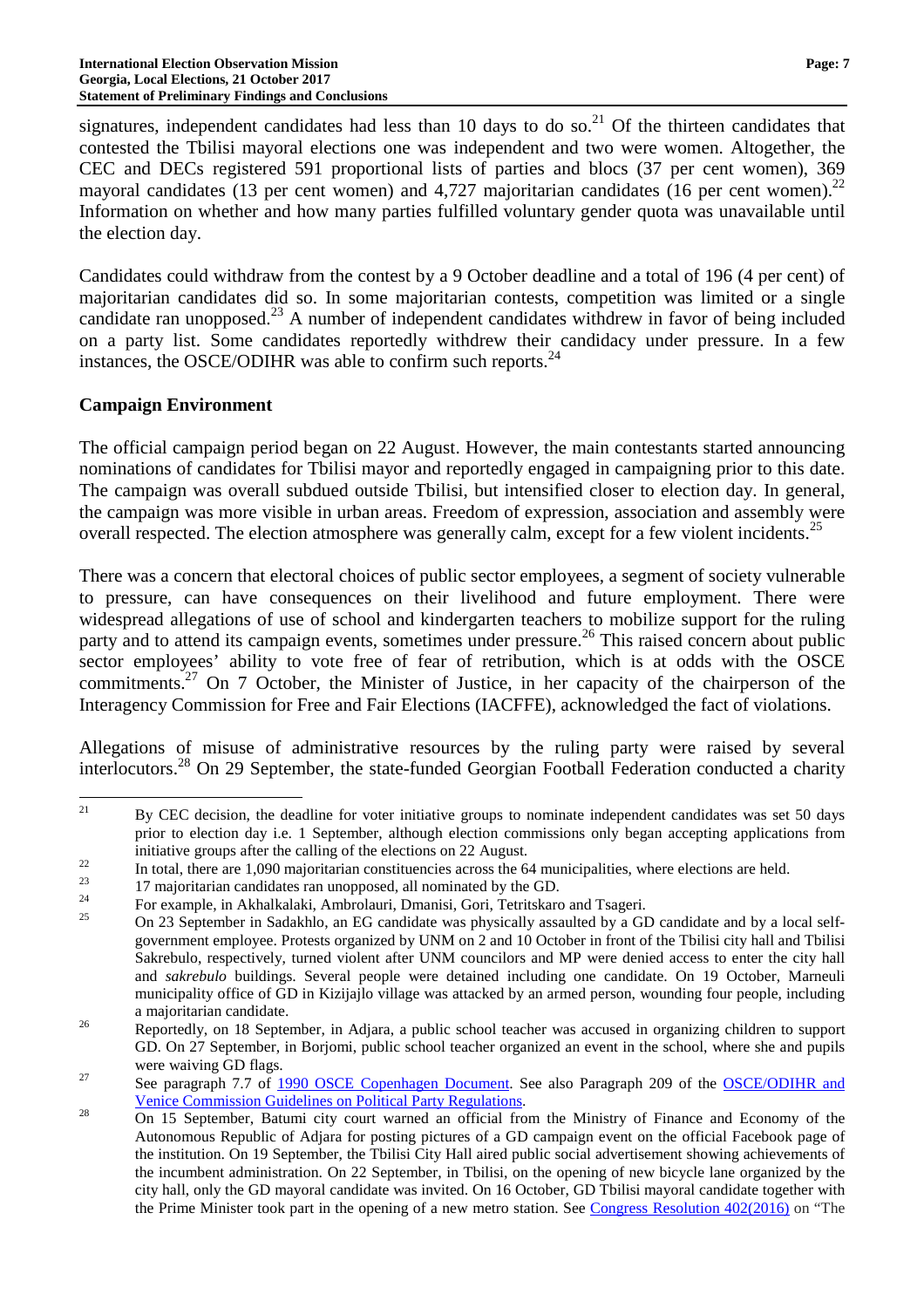game with participation of former football stars and the Tbilisi mayoral candidate from GD. While not breaching the law, such an event during the campaign period was seen by stakeholders as favouring the ruling party candidate. Instances of negative campaigning targeting two mayoral candidates featured in Tbilisi.

The ruling party ran an extensive campaign with numerous billboards, outdoor campaign ads and canvassing, while other parties, including the opposition, had a less visible campaign. A few independent candidates were actively campaigning in their constituencies. A number of parties and blocs including the UNM, the APG, the Labour Party (LP) and the United Democratic Movement (UDM) had campaign activities with low visibility, limited financial resources and mainly relied on state funding.

Most contestants used small community meetings, door-to-door canvassing, leaflets, traditional media, in particular TV, as well as social media in their campaign. While campaign messages addressed issues such as infrastructure, social security and unemployment, most of the campaign evolved around individuals rather than proposed policies. The Tbilisi mayoral race attracted nationwide attention and the main contestants relied on more substance-based platforms.

### **Campaign Finance**

 $\overline{a}$ 

The legal framework for party and campaign finances consists mainly of the Election Code and the Law on Political Associations of Citizens. Although the Election Code was amended in July 2017, previous OSCE/ODIHR and the Council of Europe Group of State against Corruption (GRECO) recommendations on campaign finances were not addressed. Inconsistencies in campaign finance provisions for independent candidates remain.<sup>29</sup> The State Audit Office (SAO), which is the campaign finance regulatory and oversight body, provided clarifications addressing some of the legal inconsistencies.

On 2 October, a new chairperson of the SAO was approved by parliament and, on 3 October, his deputies, of whom one is responsible for monitoring party and campaign finances, were replaced. As a result, some election stakeholders raised concerns about SAO's impartiality.

Significant differences in the campaign funds that contestants were able to raise did not provide for a level playing field. From 1 June to 16 October, 8 parties, 4 blocs, as well as 14 independent candidates raised and declared a total of GEL 12,230,144 from 887 individual donors and 48 legal entities.<sup>30</sup> Contributions to the GD accounted for 91.1 per cent of this amount. While qualified parties are also entitled to the state funding including reimbursement of campaign expenses, contrary to international good practice, independent candidates are not.<sup>31</sup>

misuse of administrative resources during electoral processes: The role of local and regional elected representatives and public officials".

<sup>29</sup> For example, the Law on Political Associations of Citizen does not set campaign expenditure ceilings for independent candidates for mayor nor does it extend obligations to submit regular financial reports to independent candidates. The SAO issued a decree clarifying these matters and shared it with candidates.

<sup>30</sup> 1 EUR equals approximately 2.9 Georgian Lari (GEL). For the reporting period, the GD received GEL 11,149,257, followed by the EG with GEL 826,487; the UNM – GEL 112,932; New Georgia (NG) – GEL 34,600; the APG – GEL 32,142; the DM-FG – GEL 31,486; Development Movement – GEL 30,677; Aleksandre Elisashvili – GEL 24,916.

<sup>&</sup>lt;sup>31</sup> Paragraph I.2.3 of the 2002 Venice Commission Code of Good Practice in Electoral Matters states that equality of opportunity should be ensured between parties and candidates. Paragraph 130 of the OSCE/ODIHR and Venice Commission Guidelines on Political Party Regulations states that regulations regarding ballot access and fees, as well as and candidacy restrictions for parties should be the same for independent candidates.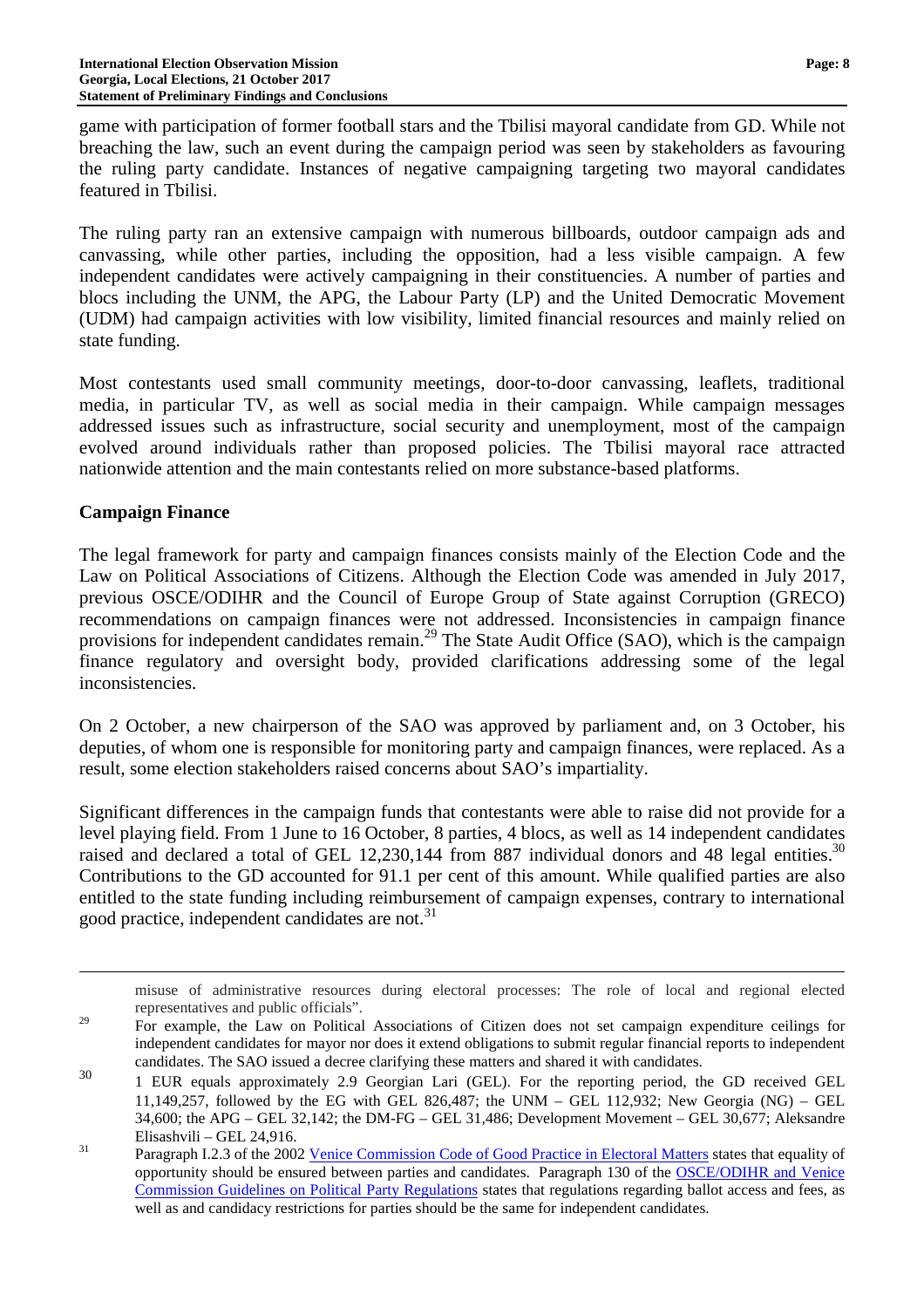Contestants are required to report on income and expenses every three weeks from their registration for elections. For the reporting period, 2 parties and blocs, 2 independent mayoral and 57 independent majoritarian candidates failed to comply with reporting requirements.<sup>32</sup> The law, however, does not set deadlines for the SAO to examine the reports from the contestants and publish any conclusions of such examinations before election day. This limited the transparency of campaign finances contrary to international good practice.<sup>33</sup>

During the campaign period, 16 complaints were reviewed by the SAO and 2 contestants were then sanctioned by court for not complying with the campaign finance regulations.<sup>34</sup> The SAO interviewed 14 donors to verify origin of funds. $35$ 

Several qualified opposition parties raised concern over a recent decision of the CEC training centre to disburse state funds for training purposes to qualified parties in monthly instalments rather than in quarterly instalments, contrary to international good practice.<sup>36</sup> The UNM appealed the decision to court arguing that the decision disadvantaged the party during the election campaign. Although the law grants the right to political parties to obtain a bank loan in order to fund their campaign, several parties experienced that their applications were rejected by commercial banks on the grounds of internal bank policies which do not allow them to provide loans to parties.

# **Media**

The media are diverse and comprise 92 TV channels (including 12 nationwide general digital channels), 51 radio stations, and some 300 print publications. Television is the most important source of information, especially outside of the capital; the 2015 digital switchover that increased media availability is considered a success. The role of online media is steadily growing, especially in urban centres.

There are notable improvements in the overall freedom of media since 2012. Nevertheless, journalists remain vulnerable to political influence, and broadcast media, in particular, are polarized and perceived as politically affiliated. In addition, important challenges concerning financial sustainability and independence of the media persist. The recent change in the management of the Georgian Public Broadcaster (GPB) raised similar concern, as it resulted in the closure of several socio-political programmes as well as the broadcaster's second channel that aired sessions of the parliament and national minorities-related programmes.

The 2 March Supreme Court ruling that would lead to a changed ownership structure of one of the most popular television, *Rustavi 2*, known for a critical and strongly pro-oppositional stance, was criticized by several domestic and international organizations, including the OSCE Representative on

 $32$  $\frac{32}{33}$  The court decided to warn these contestants.

Paragraph 194, 206 of the OSCE/ODIHR and Venice Commission Guidelines on Political Party Regulations states that transparency is important because the public has the right to be informed. Voters must have access to the relevant information as to the financial support given to political parties in order to hold them accountable. It requires the timely publication of financial reports in a format understandable for the general public.

<sup>34</sup> To date, the LP and the *Tavisupleba – Zviad Gamsakhurdias Gza* have been fined GEL 2,000 for not reporting on cash expenditures.

<sup>&</sup>lt;sup>35</sup> Of them, 4 donated to GD, 10 to EG. In addition, 16 more are scheduled for interview.

Paragraph 183 and 184 of the OSCE/ODIHR and Venice Commission Guidelines on Political Party Regulations states that allocation of public funds should occur sufficiently early in the electoral process to ensure equal opportunities throughout the campaign period. Delaying the distribution of public funding until late in the campaign or after election day can undermine electoral campaign equality by working against less affluent political parties.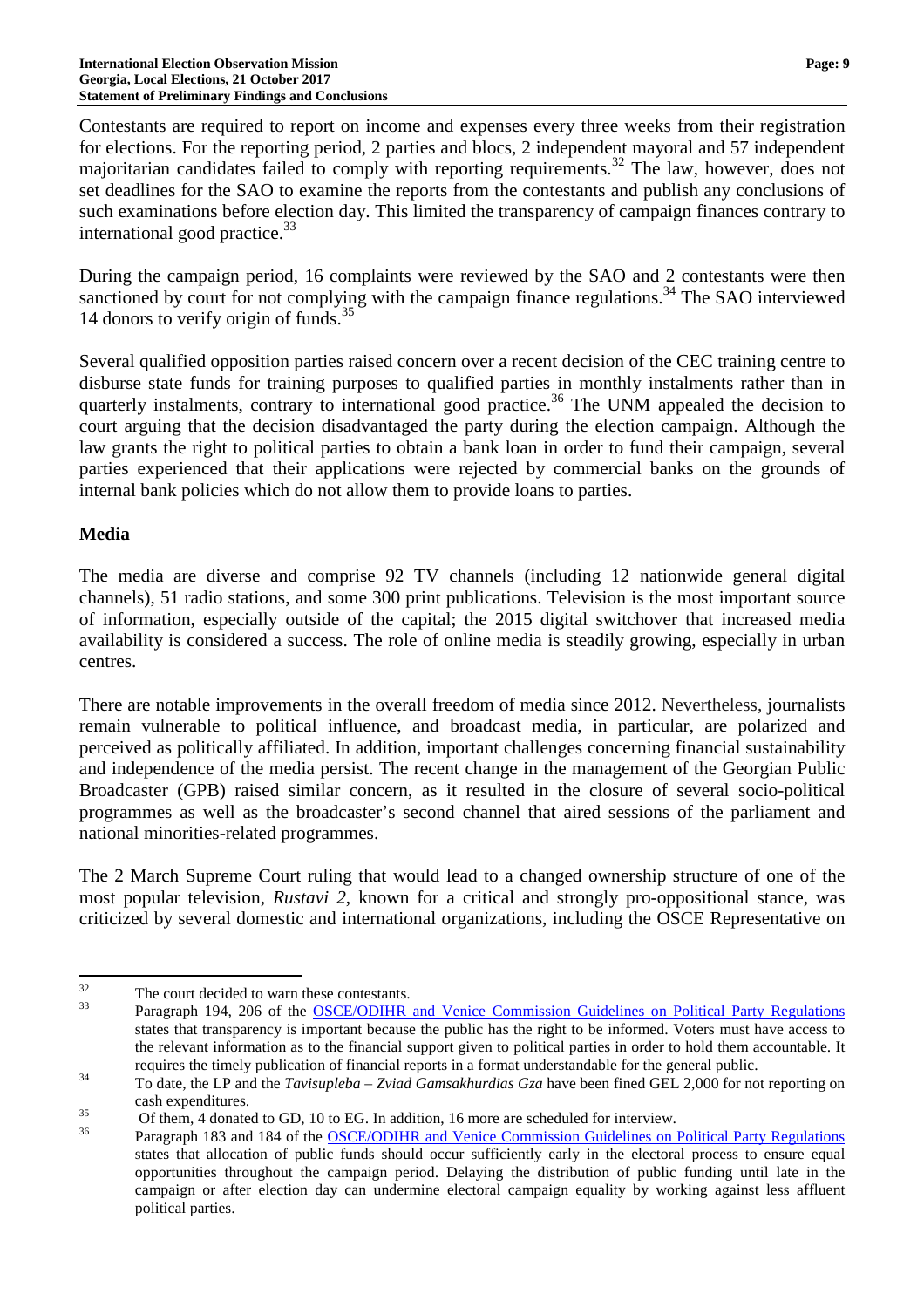Freedom of the Media (RFoM), who noted concerns of media pluralism and independence.<sup>37</sup> On 7 March, the European Court of Human Rights decided that until further notice, the ruling should be suspended and that the authorities should abstain from interfering in the broadcaster's editorial policy. While the channel operates, it faces serious financial constraints stemming from its uncertain ownership status.

The legal framework for the media provides for freedom of expression and prohibits censorship. The Election Code obliges broadcasters to allocate free airtime, to organize debates for qualified election contestants and to provide equal conditions for paid campaign advertisements. It obliges the GPB and the regional public broadcaster *Adjara TV* to allocate time to all non-qualified election contestants.<sup>38</sup> Paid advertising is allowed without specific campaign-related expenditure ceiling.<sup>39</sup>

Although professional and ethical journalistic standards, including impartiality and balance by law are supposed to be dealt with by a self-regulation mechanism, a number of broadcasters have only informal procedures established.<sup>40</sup> The Georgian National Communications Commission (GNCC) is responsible for overseeing media compliance with legal provisions for advertising and opinion polls. For that purpose GNCC monitored 49 TV channels since the beginning of the campaign.

Freedom of expression was respected during the observed period. Media provided contestants with numerous ways to convey messages to the electorate. While voters were offered diverse information to enable them to make an informed choice, they could only do so by consulting several media sources. The campaign was highly visible via various programmes, including debates on national and local broadcasters.<sup>41</sup> Media, including public broadcasters, complied with the requirements for the allocation of free time.

The OSCE/ODIHR EOM media monitoring shows that a number of media focused their election coverage on the major election contestants.<sup>42</sup> While the regional public Adjara TV covered the campaign in a balanced manner, the national GPB gave more coverage to the ruling GD than to the others.<sup>43</sup> In addition, newscasts of the nationwide GPB were characterized by general absence of critical and analytical reporting.

<sup>37</sup>  $37 \t\text{See the press release by the OSCE RFoM from 3 March.}$ 

<sup>38</sup> The campaign conduct of the media is further regulated by the 2012 Decree on Media Participation in Elections and its Implementation and the 2017 Guidelines and Recommendations on Media Monitoring of Election Campaign, both adopted by the Georgian National Communications Commission.

<sup>&</sup>lt;sup>39</sup> Broadcasters were obliged to publish the rates and agreements with the contestants on the CEC website. Various media claimed lack of interest of the contestants to purchase the paid advertisements with some of the broadcasters offering lower prices than for the commercials.

<sup>&</sup>lt;sup>40</sup> Article 14.1 of the Broadcasting Law obliges a broadcaster to establish an effective mechanism for self-regulation that will make it possible to review and provide timely and justified responses to complaints.

<sup>41</sup> The GPB aired a series of mayoral debates from all the regions. Leading channels, *Rustavi 2* and *Imedi* aired debates with the participation of representatives of the seven and five most popular parties, respectively. However, the Election Code obliges broadcasters to broadcast debates with the participation of all qualified electoral contestants. On 9 October, the National Forum filed a complaint with the GNCC after neither of its requests to participate in debates on two private channels had been satisfied.

<sup>42</sup> The monitoring is conducted daily from 18:00 until 24:00 in the case *GPB 1*, *Rustavi 2, Imedi* and *Adjara TV.* In the case of *Maestro, Obiectivi, Pirveli* (Tbilisi-based) and *Guria TV, Gurjaani TV, Kvemo Kartli TV, Odishi TV, Rioni TV, Trialeti, TV 9* and *TV 25* (regional channels), the main news programmes are monitored. Also politicsrelevant articles of the newspapers *Rezonansi* (daily), *Alia, Asaval Dasavali,* and *Kronika+* (weekly) are monitored. OSCE/ODIHR EOM also follows election-related coverage in the online outlets www.ipn.ge, www.netgazeti.ge, www.on.ge and www.tabula.ge.

<sup>&</sup>lt;sup>43</sup> The GPB provided 22 per cent of its political news to the GD, 9 and 10 per cent to the UNM and the EG, respectively. While the tone of the GD coverage was balanced, for the UNM it was neutral and negative, and the EG was presented mostly in a neutral or positive tone. Adjara TV presented all contestants in an overwhelmingly neutral manner, giving 18 per cent to the GD, 12 per cent to the UNM, and 6 per cent to the EG.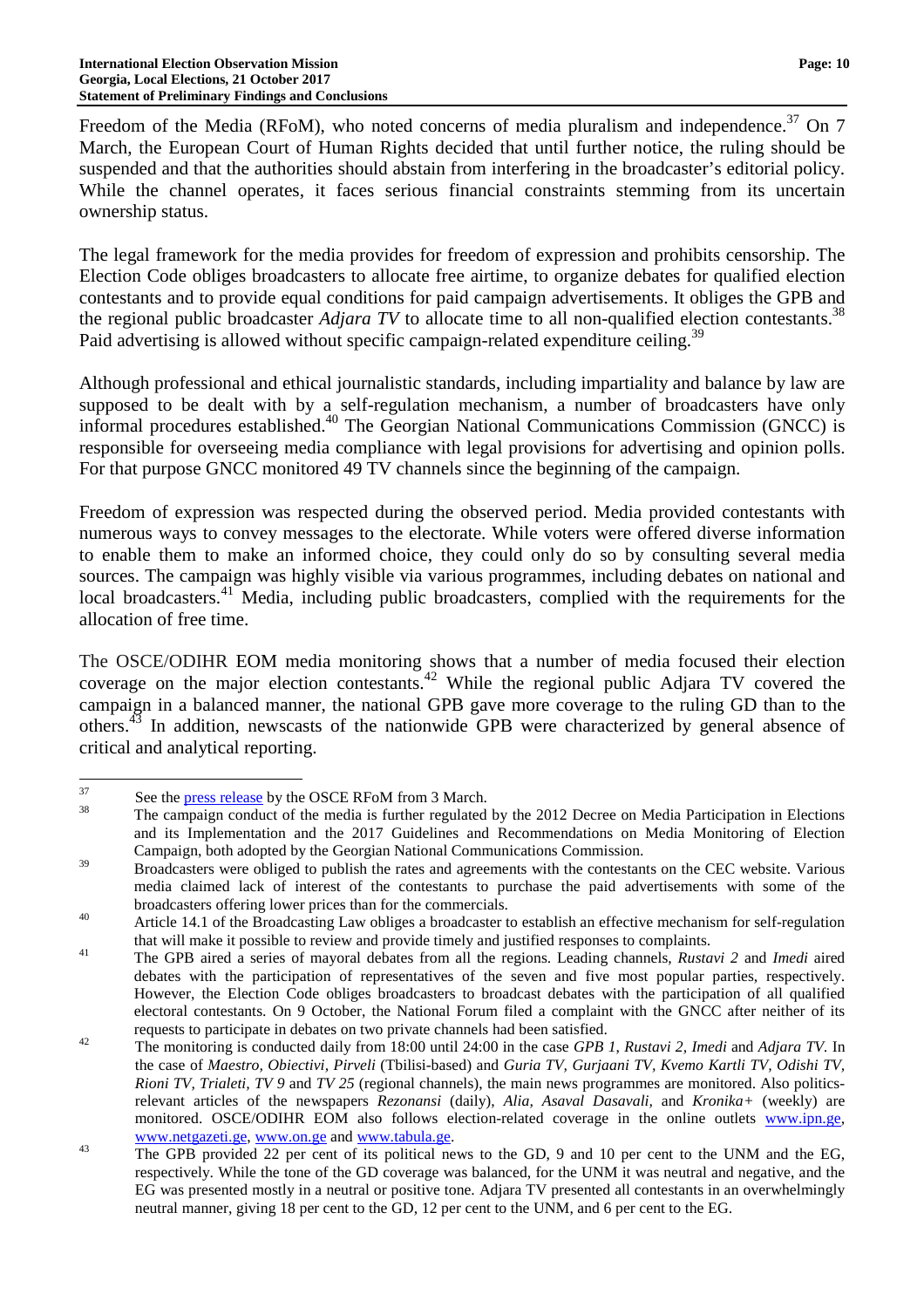The approach to the campaign coverage by most popular broadcasters, *Imedi* and *Rustavi 2*, varied significantly. While the latter often voiced criticism against the GD and the government, it showed preferential treatment of the UNM and its Tbilisi mayoral candidate. On the other hand, *Imedi* presented visible bias towards the GD in terms of the amount of coverage. In addition, numerous news reports on *Imedi* promoted activities and projects of former prime minister and influential businessman Bidzina Ivanishvili. *Obieqtivi TV* openly promoted the APG.<sup>44</sup>

The online and print media provided a plurality of views, with more balanced coverage offered by the online portal netgazeti.ge. On the other hand, the most-popular tabloid *Asaval Dasavali* often served as a forum for rumors and allegations, with a clearly anti-western narrative, which coincided with the platform presented by the APG.

### **Complaints and Appeals**

The legal framework for electoral dispute resolution is complex and unnecessarily restrictive. Only certain categories of appeals filed by a narrow list of eligible complainants are subject to expedited procedures that envisage one or two days for appealing and adjudicating. Registered election contestants as well as accredited observer organizations can appeal in most of the cases. Voters' rights are limited to filing an appeal if they are not included in the voter list and to filing complaints about voting procedures in the PEC on the election day. These restrictions on the standing of complainants are at odds with international commitments and international good practice.<sup>45</sup> In a number of cases, the OSCE/ODIHR EOM observed that complaints were dismissed due to missed deadlines or ineligible complainants.<sup>46</sup>

As of 20 October, a relatively small number of complaints was filed with DECs and the CEC, most of them on violations of campaign regulations and the work of  $PECs<sup>47</sup>$  Only four complaints were considered by the CEC in session.<sup>48</sup> Three CEC decisions were appealed to the Tbilisi City Court, all upheld. The review of complaints in the CEC sessions was done in an open and deliberative manner, in observance of due process guarantees. District courts considered several election-related cases; while generally well-reasoned, at times their decisions fell short of a consistent application of the  $\frac{1}{2}$ law<sup>49</sup>

Under the Election Code, the CEC Chairperson, an authorized DEC member (usually the chairperson), as well as the GNCC, the SAO and local executive bodies can draw administrative protocols seeking sanctions for election violations; it is then up to courts to apply the sanctions. Ordinances of the CEC (or other body) to deny a request for application of such sanctions cannot be appealed, at odds with

 44 *Rustavi 2* devoted 22 per cent of mostly neutral and negative coverage to the GD, and 17 and 12 per cent of a balanced coverage to the UNM and the EG, respectively. While *Imedi* showed the contestants in a relatively balanced manner, it showed bias by dedicating 35 per cent to the GD, as compared to 12 per cent to the EG and 7 per cent to the UNM. *Obieqtivi* dedicated 43 per cent of its political newscasts to the APG.

<sup>&</sup>lt;sup>45</sup> Paragraph 5.10 of the 1990 OSCE Copenhagen Document states that everyone should have an effective means of redress against administrative decisions. Section II.3.3.3.f of the Venice Commission Code of Good Practice in Electoral Matters provides that "All candidates and all voters registered in the constituency concerned must be entitled to appeal. A reasonable quorum may be imposed for appeals by voters on the results of elections."

<sup>46</sup> Several stakeholders including courts informed the OSCE/ODIHR EOM that the timeframes for consideration of complaints are not sufficient for adequate review of electoral cases.

<sup>&</sup>lt;sup>47</sup> According to CEC's online complaints registry, about 140 complaints were filed with DECs, the CEC, and district courts; of these, 20 were filed with the CEC.

<sup>&</sup>lt;sup>48</sup> The vast majority of complaints received by the CEC were considered by the chairperson.

While the Election Code envisages only fines for certain violations, in a number of cases courts applied the general provisions of the Code of Administrative Offences and issued warnings.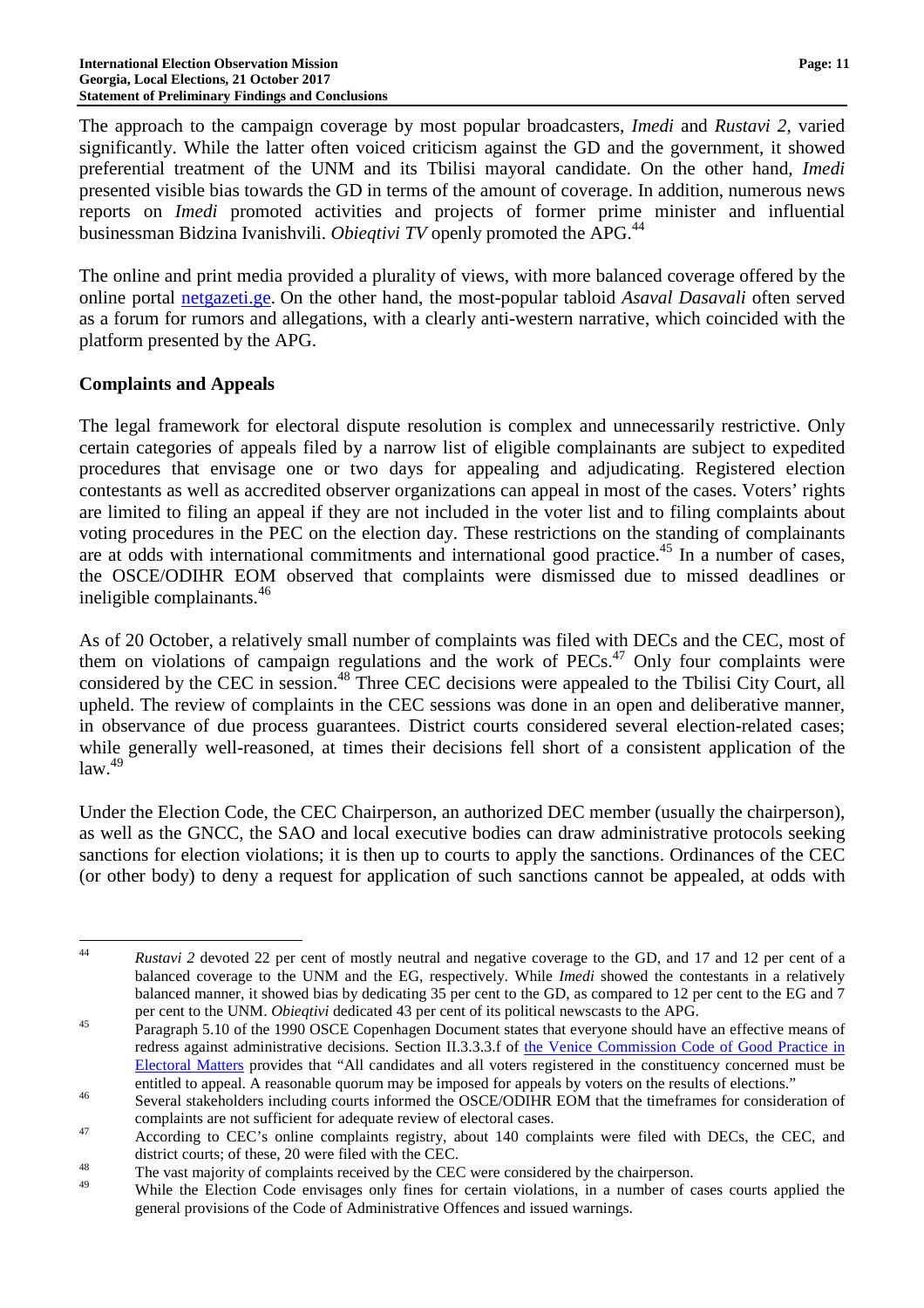OSCE commitments and international standards.<sup>50</sup> The law does not provide for an expedited review process for complaints requesting administrative sanctions. As a result, a number of them were considered within weeks or remained essentially unaddressed. This compromised the effectiveness of the review process.

As of 20 October, the Prosecutor's Office has initiated 36 criminal cases based on reports about election-related offences, including 12 cases on alleged abuse of public office, 8 cases on alleged violence and 2 cases on reported threats. As provided by law, the Inter-Agency Commission for Free and Fair Elections (IACFFE), headed by the Minister of Justice, was established in July mandated to "ensure that public officials prevent and respond" to election violations. The IACFFE issued seven non-binding recommendations related to the conduct of the campaign. While the work of the IACFFE was commended by citizen observer groups and provided them with a forum to have their electionrelated complaints and allegations discussed publicly, there was a general confusion about the mandate of the body among election contestants.

# **Citizen and International Observers**

The Election Code provides for citizen and international observation of the entire electoral process. Representatives of election contestants (proxies) enjoy the same rights. The accreditation of observers and proxies was inclusive. The CEC accredited 71 citizen observer organizations with 19,941 observers and 30 international observer organizations with 581 observers. In addition, 4,612 journalists from 82 media outlets were granted accreditation. The DECs additionally registered citizen observers, proxies and representatives of media at district level.

A number of citizen observer organizations carried out long-term observation and deployed short-term observers on election day, contributing to the transparency of the elections. However, citizen observers were legally limited to observe sessions of election commissions only during the election period. Several civil society organizations established a media center on election day and issued joint statements.<sup>51</sup> Two citizen observer organizations carried out parallel vote tabulation (PVT).<sup>52</sup>

# **Participation of National Minorities**

National minorities make up 13.2 per cent of the overall population, with the Azeri (6.3 per cent) and the Armenians (4.5 per cent) being the most numerous.<sup>53</sup> The Constitution grants national minorities full political rights, including the right to use their mother tongue in private and in public. Discrimination on national, ethnic, linguistic or religious grounds, as well as the formation of political parties promoting ethnic strife or based on the territorial principle is prohibited.

Persons belonging to national minorities were nominated by all main political parties and blocs or ran as independent candidates in the regions densely populated by minorities, but less so in Tbilisi and other cities where minorities reside.<sup>54</sup> The overall percentage of national minority candidates remained

<sup>50</sup> <sup>50</sup> Paragraph 5.10 of the 1990 OSCE Copenhagen Document states that everyone shall have an effective means of redress against administrative decisions, so as to guarantee respect for fundamental rights and ensure legal integrity. Article 6 of the European Convention on Human Rights provides that in determination of his civil rights and obligations, everyone is entitled to a fair a public hearing by an independent and impartial tribunal.

<sup>&</sup>lt;sup>51</sup> They included the Georgian Young Lawyers' Association (GYLA), the International Society for Fair Elections and Democracy (ISFED) and Transparency International Georgia.

 $52$  The ISFED PVT results were based on data collected from polling stations in all electoral districts, observed by 1050 observers. The PMMG PVT was conducted in national minority populated areas.

<sup>53</sup> Russians 0.7, Ossetians 0.4, Yazidis 0.3, Ukrainians 0.2, Kists 0.2, Greeks 0.1, Assyrians 0.1, others 0.4 per cent.

<sup>54</sup> Nearly all mayoral candidates in Akhalkalaki and all in Ninotsminda are ethnic Armenians, but none are in Akhaltsikhe. Several mayoral candidates in Marneuli are ethnic Azeri, only two in Gardabani but none elsewhere.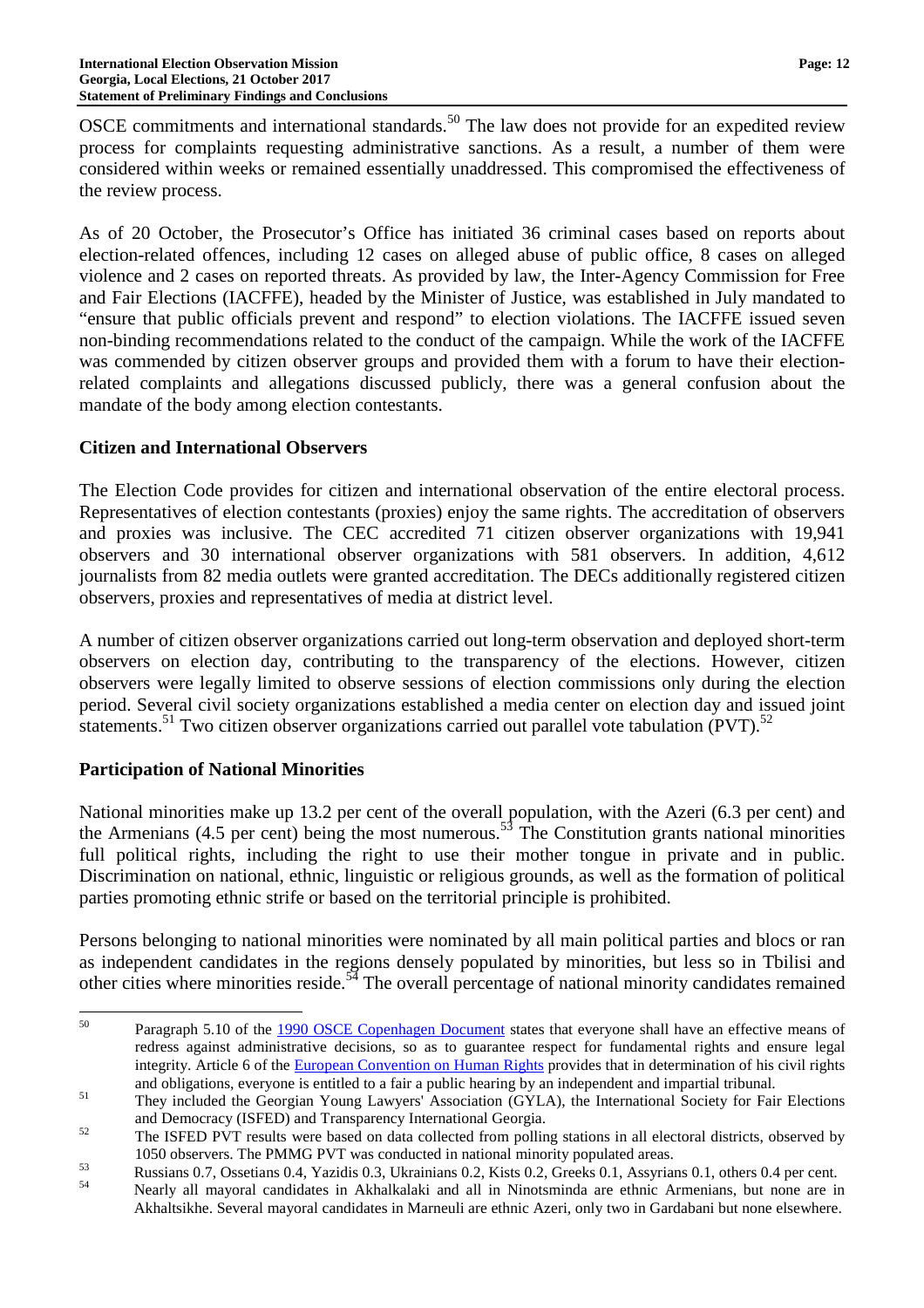below their relative population size. Twenty (5.4 per cent) national minority candidates stood for mayor, 388 (8.2 per cent) ran in the majoritarian contests and 827 (6.7 per cent) were on the proportional lists for seats in local councils, hereof 52 (5.3 per cent) for the Tbilisi *Sakrebulo*. <sup>55</sup> Some 24 per cent of all national minority candidates were women.

Although national minority issues have not featured significantly in the campaign, ethnicity occasionally became a mobilizing or polarizing factor.<sup>56</sup> A few instances of hate speech, threats and tensions have been noted.<sup>57</sup> Candidates were able to campaign freely in minority languages. National minorities were relatively well represented in DECs and PECs in ethnic Armenian areas, but not represented in DECs in Azeri areas, yet adequately represented in PECs (although as a rule only by male members).

The Election Code contains provisions for the translation of voter lists, ballots and results protocols in minority languages. The CEC has a working group on ethnic minority issues and provided voter education and information materials in Armenian and Azeri languages. Trainings and translated material for polling staff of 345 PECs in minority areas were provided in these languages.<sup>58</sup> The CEC also operated a tri-lingual hotline in minority languages.

# **Election Day**

Election day generally proceeded in an orderly manner. Presence of candidate proxies and citizen observers contributed to the transparency of the process. However, throughout the day, the IEOM observers noted that some of those accredited as media representatives or citizen observers were affiliated with parties or candidates and, at times, interfered in the process. Three quarters of the PEC members, as well as 65 per cent of PEC chairpersons, were women.

Polling stations observed opened on time, in few cases with minor delays. IEOM observers assessed the opening positively in 73 of the 75 polling stations observed, indicating an orderly process with procedures generally followed.

The voting process was assessed as good or very good in 97 per cent of polling stations observed, and procedures were generally followed. In 36 per cent of polling stations observed, political parties and candidates deployed more representatives than permitted, typically accrediting them as citizen observers.<sup>59</sup> In 5.4 per cent of observations, they were interfering in or directing the work of the PECs.

 $\overline{a}$  $^{55}$  Calculations are based on candidate data published by the CEC on 10 October.

<sup>56</sup> On 18 September, after the ethnic Georgian GD mayoral candidate in Marneuli was replaced by an ethnic Azeri, supporters of the former candidate held a protest outside the GD main offices in Tbilisi. GD then submitted a party list placing ethnic Georgians in the first 12 positions, followed by ethnic Azeri in less winnable position. On 24 September, APG leaders used strong anti-Turkish rhetoric at a rally in Batumi. Two DM-FG party spots broadcast on various TV channels, including the GPB, included anti-immigrant and Islamophobic messages.

<sup>&</sup>lt;sup>57</sup> On 2 September, the APG mayoral candidate threatened the DEC chair in Akhalkalaki. On 25 September, UDM alleged its mayoral candidate in Akhalkalaki was pressured to withdraw. See also *Candidate Registration* section. The OSCE/ODIHR EOM interlocutors reported that a number of residents of the Irganchai village in Dmanisi election district were pressured by GD supporters to swear on the Qur'an that they would vote for GD candidates. According to the head of the IACFFE, the incident is being investigated by the relevant authorities.

<sup>58</sup> Some 208 mixed Georgian-Azeri, 133 mixed Georgian-Armenian, and 4 mixed Georgian-Azeri-Armenian PECs were formed in the 12 election districts most densely populated by national minorities.

<sup>&</sup>lt;sup>59</sup> More than one representative of GD was present in 21 per cent of polling stations observed during the voting, UNM – in 9 per cent, European Georgia – in 8 per cent, APG and UDM – in 4 per cent each, and independent candidates – in 1.2 per cent.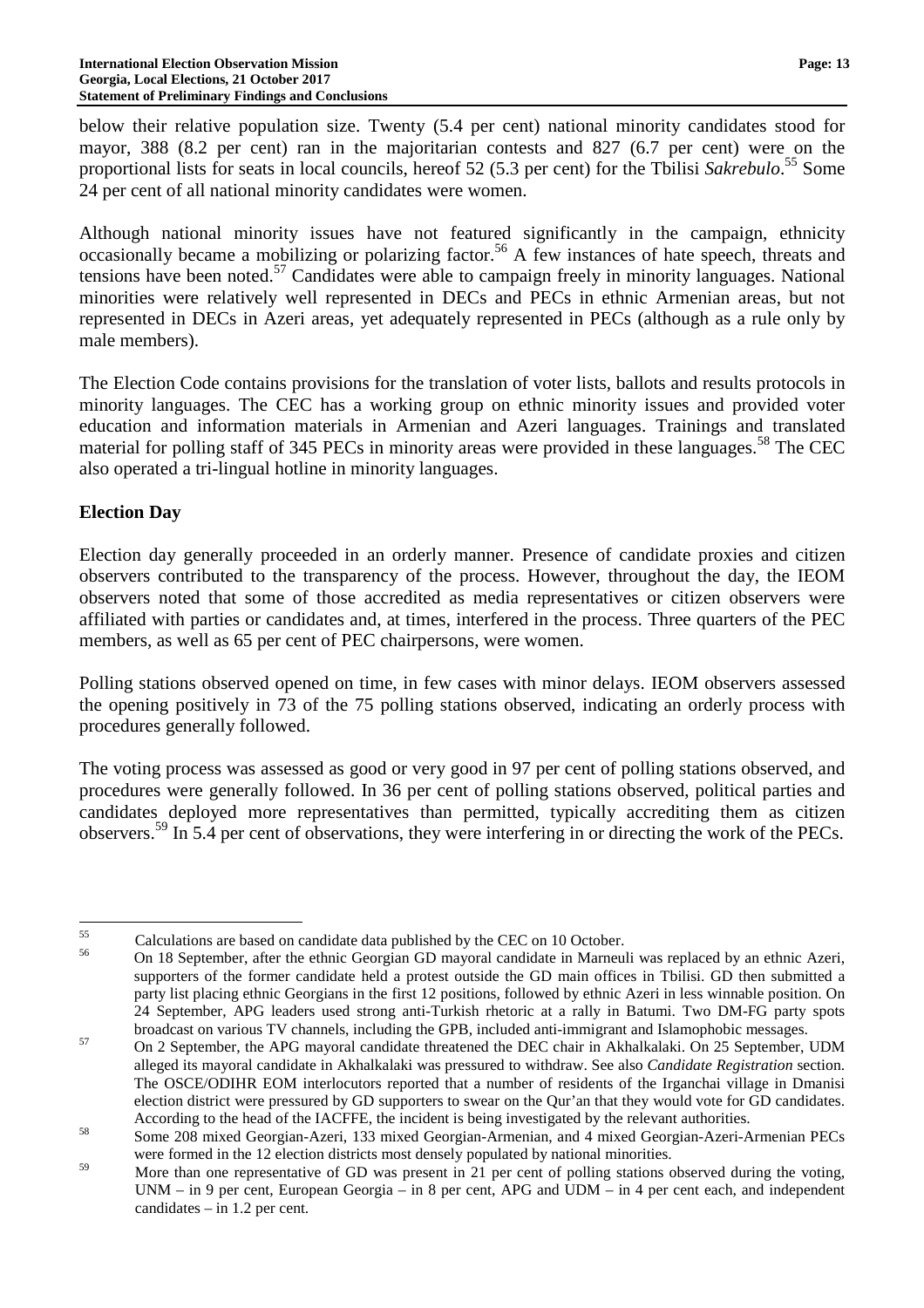Instances of group voting were noted in 2.4 per cent of polling stations, more frequently observed in rural than in urban areas. In 12 per cent of observations voters were turned away and not allowed to vote for failure to present a valid ID or for not being on the voter list in this polling station.

In 4 per cent of observations, IEOM observers noted problems outside polling stations. In some instances, groups of persons in the vicinity of polling stations appeared to be influencing voters whom to vote for (2 per cent of observations) and keeping track of who voted. Authorised persons were also observed doing this inside polling stations. In a press statement, the CEC clarified that PECs should provide representatives of contestants and citizens observers with this information which is considered to be public. This statement was noted with concern by the public defender and citizen observer  $groups.<sup>60</sup>$ 

Although the authorities had established a number of barrier free polling stations, IEOM observers noted that 63 per cent of the polling stations are not enabling independent access for persons with disabilities.

The counting process was evaluated negatively in 11 out of 71 polling stations observed. The negative assessments were typically related to PECs not following procedures or interference in the process. Unauthorized individuals participated in the counting process in 10 PECs observed. Tension or unrest in the vicinity of the polling station and person attempting to disrupt the counting process were observed in a few cases. Serious irregularities that negatively affected the assessment of the integrity and transparency of counting included PECs signing the results protocols before completing them (11 observations), PECs having difficulties in completing the results protocols (13 observations) and revision of the previously completed PEC protocols (9 observations). In about a quarter of counts observed, PECs did not post a copy of the protocol for public display, as required by law. IEOM observers, however, did not note any evidence of deliberate attempts to falsify the results.

The results tabulation was evaluated positively in all but 1 out of 61 DECs observed. IEOM observers noted no significant procedural errors or omissions in the work of the DECs. Although the intake of election materials and processing of PEC protocols was generally transparent, there was not always a clear view of process in 10 DECs observed. This was mostly due to inadequate facilities (11 of 61 DECs observed), which in 5 DECs resulted in overcrowding. Tension and unrest were noted in 6 DECs, and attempts to disrupt the process in 1 DEC, resulting in a negative assessment.

According to the CEC, 204 complaints were filed with the DECs regarding procedural irregularities in polling stations, mainly requesting disciplinary sanctions against commission members who reportedly committed procedural violations. Preliminary turnout was reported at 45.6 per cent.

> *The English version of this report is the only official document. An unofficial translation is available in Georgian.*

<sup>60</sup> 

Section 4.54 of the explanatory note referring to I.4.c of the Venice Commission's Code of Good Practice in Electoral Matters states that "since abstention may indicate a political choice, lists of persons voting should not be published." Interpretative declaration on the publication of lists of voters having participated in elections notes, however, that "access to the lists of voters having participated in elections may be granted to certain electoral stakeholders."